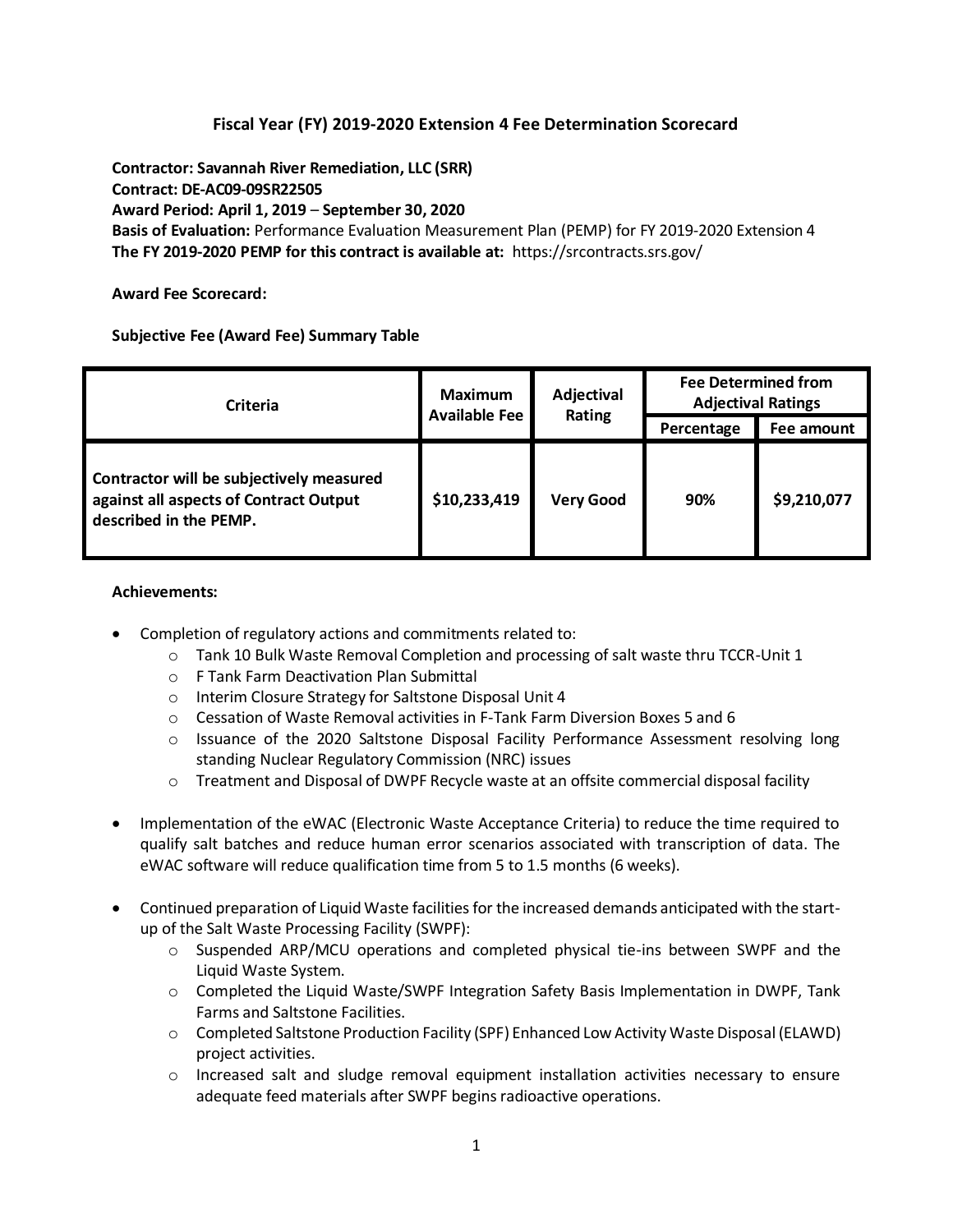- Proactively hired and trained personnel to replace workforce losses due to attrition and to staff the addition shift personnel needed to support safe, reliable and cost-effective operation of Liquid Waste Facilities.
- Continued to make good progress on the design, site preparation, and construction of Saltstone Disposal Units (SDUs) 7, 8/9, and 10-12.
- Proactive and aggressive response to the COVID-19 pandemic to implement measures reducing worker health risk and minimizing impacts to the Liquid Waste mission. Effectively managed the suspension and subsequent resumption of site activities not considered to Essential Mission-Critical.

## **Areas for Improvement:**

- Lockout/Tagout (LOTO) and other Conduct-of-Operations related issues
- Worker safety incidents
- Tank Farm hoisting, rigging concerns

## **Objective Fee (Performance Based Incentives [PBI]) Criteria Summary Table**

| <b>Metric</b> | <b>Title</b>                                                                                                                                                                                                                                                                                                                                                                                                                                                                                                                                                                                                                                                                 | <b>Maximum</b><br><b>Available Fee</b> | <b>Fee Earned</b> |
|---------------|------------------------------------------------------------------------------------------------------------------------------------------------------------------------------------------------------------------------------------------------------------------------------------------------------------------------------------------------------------------------------------------------------------------------------------------------------------------------------------------------------------------------------------------------------------------------------------------------------------------------------------------------------------------------------|----------------------------------------|-------------------|
| $\mathbf{1}$  | SRR2020SWPF-1.01: COMPLETE INTEGRATED LIQUID WASTE (LW)<br><b>OPERATIONS PREPARATION SCOPES NECESSARY TO</b><br>DEMONSTRATE READINESS TO INITIATE SALT WASTE PROCESSING<br><b>FACILITY (SWPF) OPERATIONS.</b><br><b>Perform defined</b><br>SWPF Integration work scope within the LW operational facilities<br>necessary to support SWPF operational readiness. Key scope<br>includes, but is not limited to, field execution activities including<br>final tie-ins between SWPF and existing Liquid Waste operational<br>facilities; operational activities (e.g., facility modifications, safety<br>basis updates, training and procedures); and readiness<br>assessments. | \$18,000,000                           | \$18,000,000      |
| $\mathbf{z}$  | <b>SRR2020SWPF-1.02: COMPLETE SALT BATCH PREPARATION AND</b><br><b>QUALIFICATION TO SUPPORT SUFFICIENT SALT FEED FOR SWPF</b><br><b>OPERATIONS AS PLANNED.</b><br>Complete salt batch preparation essential to the overall throughput<br>of the Liquid Waste System ensuring feed is available to support<br>SWPF initial and sustained operations                                                                                                                                                                                                                                                                                                                           | \$5,720,000                            | \$5,720,000       |
| 3             | SRR2020SWPF-1.03: COMPLETE SLUDGE BATCH PREPARATION AND<br><b>QUALIFICATION TO SUPPORT SUFFICIENT SLUDGE FEED FOR DWPF</b><br>TO SUPPORT SWPF OPERATIONS AS PLANNED.<br>Complete sludge batch preparation essential to the overall<br>throughput of the Liquid Waste System ensuring feed is available<br>to support SWPF initial and sustained operations                                                                                                                                                                                                                                                                                                                   | \$2,350,000                            | \$2,350,000       |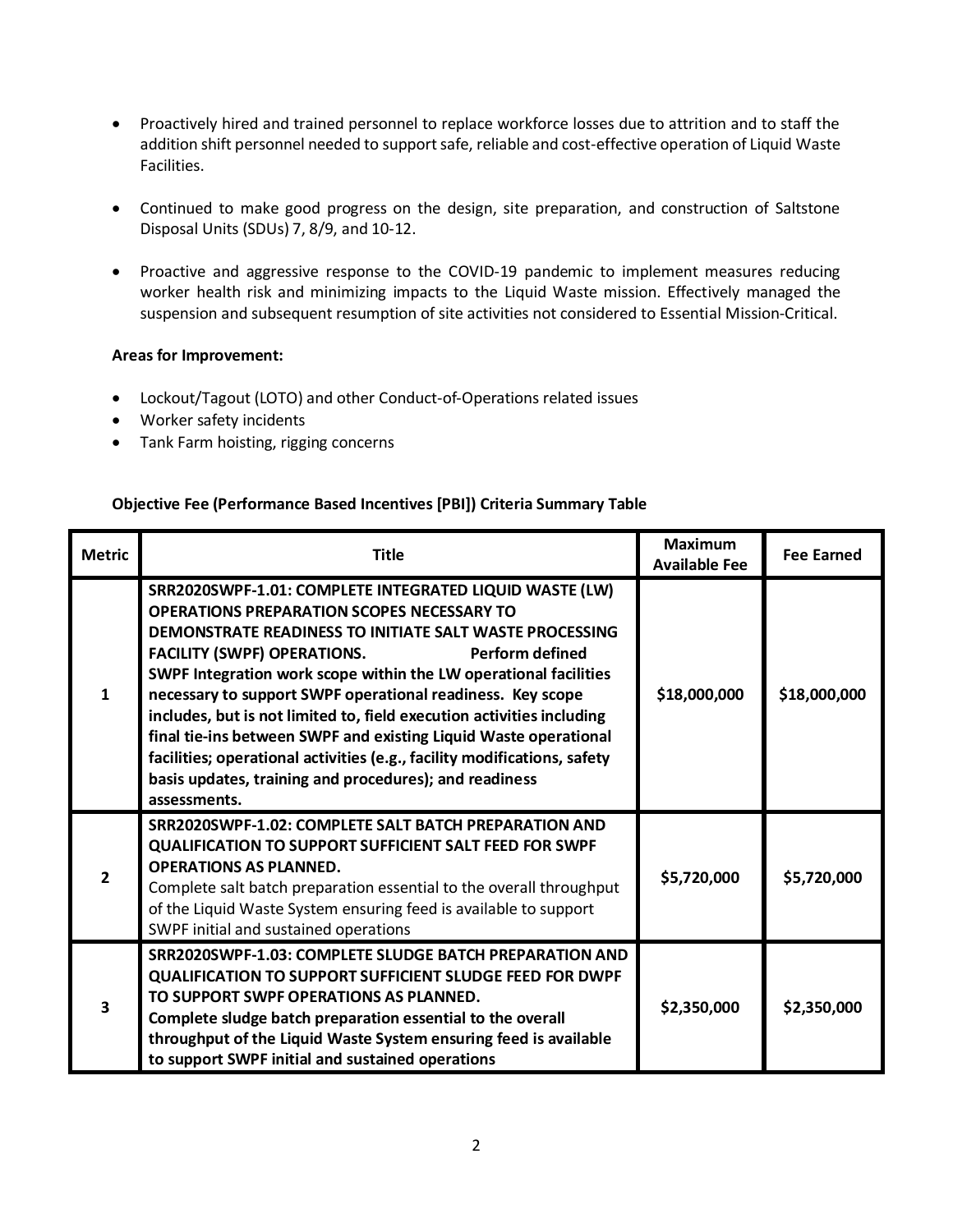| <b>Metric</b> | <b>Title</b>                                                                                                                                                                                                                                                                                                                                                                                                                                        | <b>Maximum</b><br><b>Available Fee</b> | <b>Fee Earned</b> |
|---------------|-----------------------------------------------------------------------------------------------------------------------------------------------------------------------------------------------------------------------------------------------------------------------------------------------------------------------------------------------------------------------------------------------------------------------------------------------------|----------------------------------------|-------------------|
| 4             | SRR2020SWPF-1.04: COMPLETE ACTINIDE REMOVAL PROCESS<br>(ARP)/MODULAR CAUSTIC SIDE SOLVENT EXTRACTION (MCU)<br>OPERATIONS AND PLACE FACILITIES IN SUSPENDED OPERATIONS.<br>Perform ARP/MCU operations until SWPF Tie-in, perform process<br>flushes at ARP and MCU, and perform all necessary activities<br>required to place the facilities in suspended operations.                                                                                | \$1,450,000                            | \$1,450,000       |
| 5             | SRR2020SWPF-1.05: COMPLETE DWPF AND SALTSTONE<br><b>MODIFICATIONS TO SUPPORT SWPF SUSTAINED OPERATIONS AS</b><br><b>PLANNED.</b><br>Perform key DWPF and Saltstone Processing Facility (SPF)<br>modifications supporting processing at future planned rates and<br>increased radiological concentrations. Perform canister storage<br>initiatives necessary to sustain planned canister production.                                                 | \$6,688,903                            | \$6,588,903       |
| 6             | SRR2020SWPF-1.06: COMPLETE SALTSTONE DISPOSAL UNIT (SDU)<br>7, 8 & 9 CRITICAL PATH ACTIVITIES SUPPORTING SWPF<br><b>OPERATIONS AS PLANNED. Perform SDU 7 construction critical</b><br>path activities necessary to support the current operational need<br>date of Fiscal Year (FY) 2021 and SDU 8 & 9 construction critical<br>path activities necessary to support the current operational need<br>date of FY2023 for SDU 8 and FY2024 for SDU 9. | \$6,400,000                            | \$6,400,000       |
| 7             | SRR2020REG-1.01: Develop Regulatory Requirements and Process<br>Documentation That Advance Tank 10 Cleaning Initiatives to Meet<br>Regulatory Commitments and in Support of Future Tank Closure.<br>Complete key activities at Tank 10 and prepare associated<br>documentation that support waste removal, waste processing and<br>tank closure regulatory milestones.                                                                              | \$2,000,000                            | \$2,000,000       |
| 8             | SRR2020REG-1.02: Develop Regulatory Requirements and Process<br>Documentation That Advance Tank 9 Cleaning Initiatives to Meet<br>Regulatory Commitments and in Support of Future Tank Closure.<br>Complete key activities at Tank 9 and prepare associated<br>documentation that support waste removal, waste processing and<br>tank closure regulatory milestones.                                                                                | \$1,950,000                            | \$1,950,000       |
| 9             | SRR2020REG-1.03: Develop Regulatory Requirements and Process<br><b>Documentation Advancing Priority End-State Initiatives.</b><br>Complete key regulatory and planning scope and documentation<br>enabling the timely operational closure of waste tanks and ancillary<br>structures, and the continued disposal of salt waste consistent with<br>existing regulatory commitments, agreements and expectations.                                     | \$4,750,000                            | \$4,750,000       |